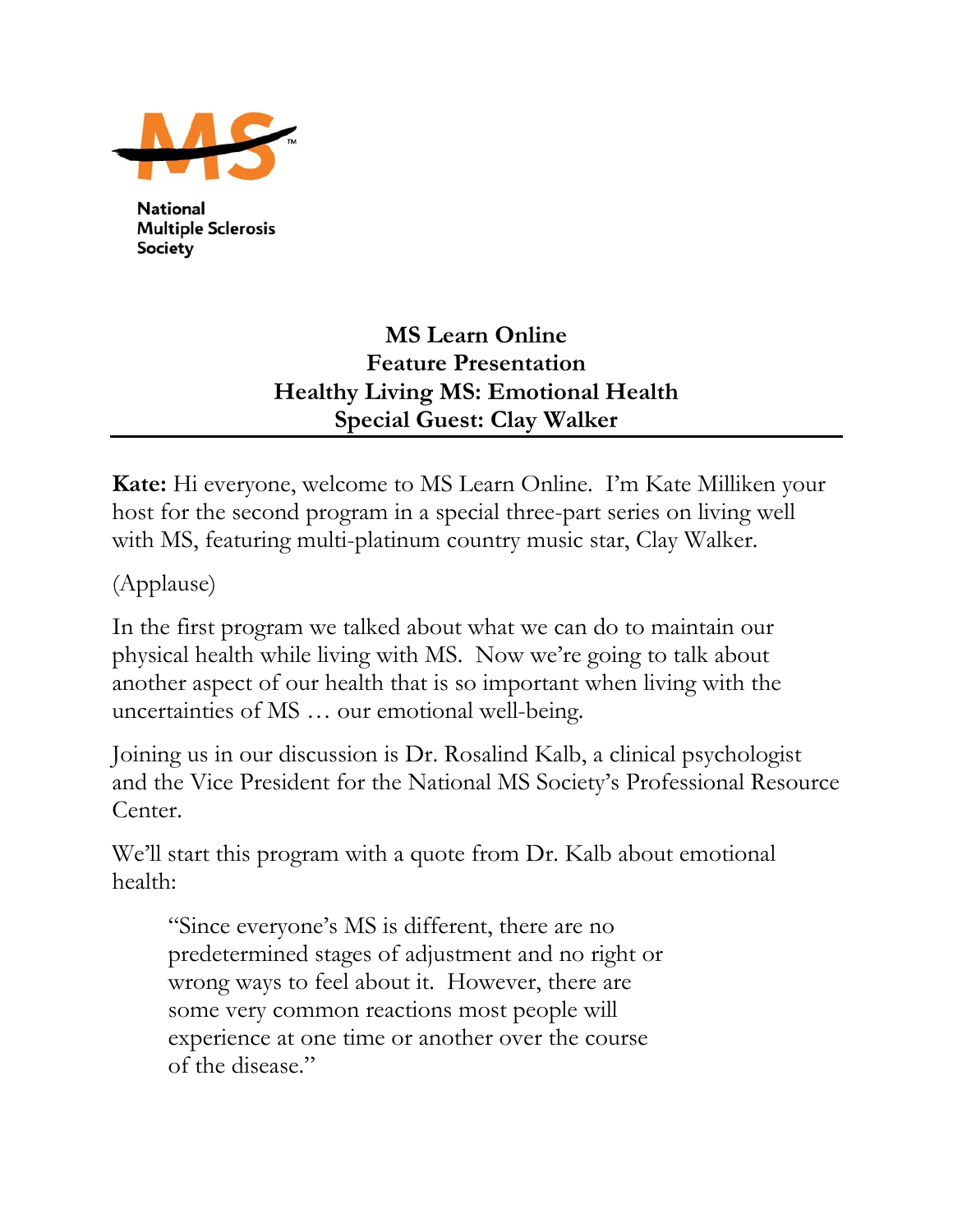Let's take a look at what Clay Walker does to manage his emotional health.

**Clay:** I think the emotional part of MS has been the hardest, or was the hardest for me to overcome because I didn't know what the disease was going to do to my body. Once I was able to manage it with a daily injection and physical exercise, I think that my emotional, emotions eased and I feel very comfortable in my own skin.

For me I simplify things with three components, mind, body and spirit. I try to take care of my mind through knowing that I'm going to be okay, My body, as I said I try to exercise quite a bit and for my spirit. I'm a prayerful person and I have a lot of faith. I believe that if you take care of those three components, then the rest of it is just gravy.

I would say that, that my family, like most people is the most important thing to me. And , when I see them smiling and I can go laugh, and run and play with them. I don't think they look at me, dad has MS, or my husband has MS, By taking care of myself, I feel like I'm taking care of my family, and there's no greater feeling then that.

**Kate:** So Dr, Kalb let's start with, from your experience, what are some common reaction you've had from people who are newly diagnosed?

**Dr. Kalb:** I think the most common one that I've seen is shock and disbelief. I think nobody expects this kind of thing to happen in their lives, so that's certainly a part of it. Particularly when symptoms come and change your life in the way your body feels and disappear there's a feeling of disbelief. It has to be wrong I'm sure the doctor made a mistake, this can't be happening to me. And I think for a lot of people there's also a real fear panic about what's going to happen.

**Kate:** How would you say these emotions change over time?

**Dr. Kalb:** I think the most important thing about the feelings people have is that they ebb and flow as the disease does it thing. So in no particular order and in no particular way the kinds of things most commonly are grief because this is a disease that can be characterized by a lot of change and loss people have to get used to their bodies working differently or their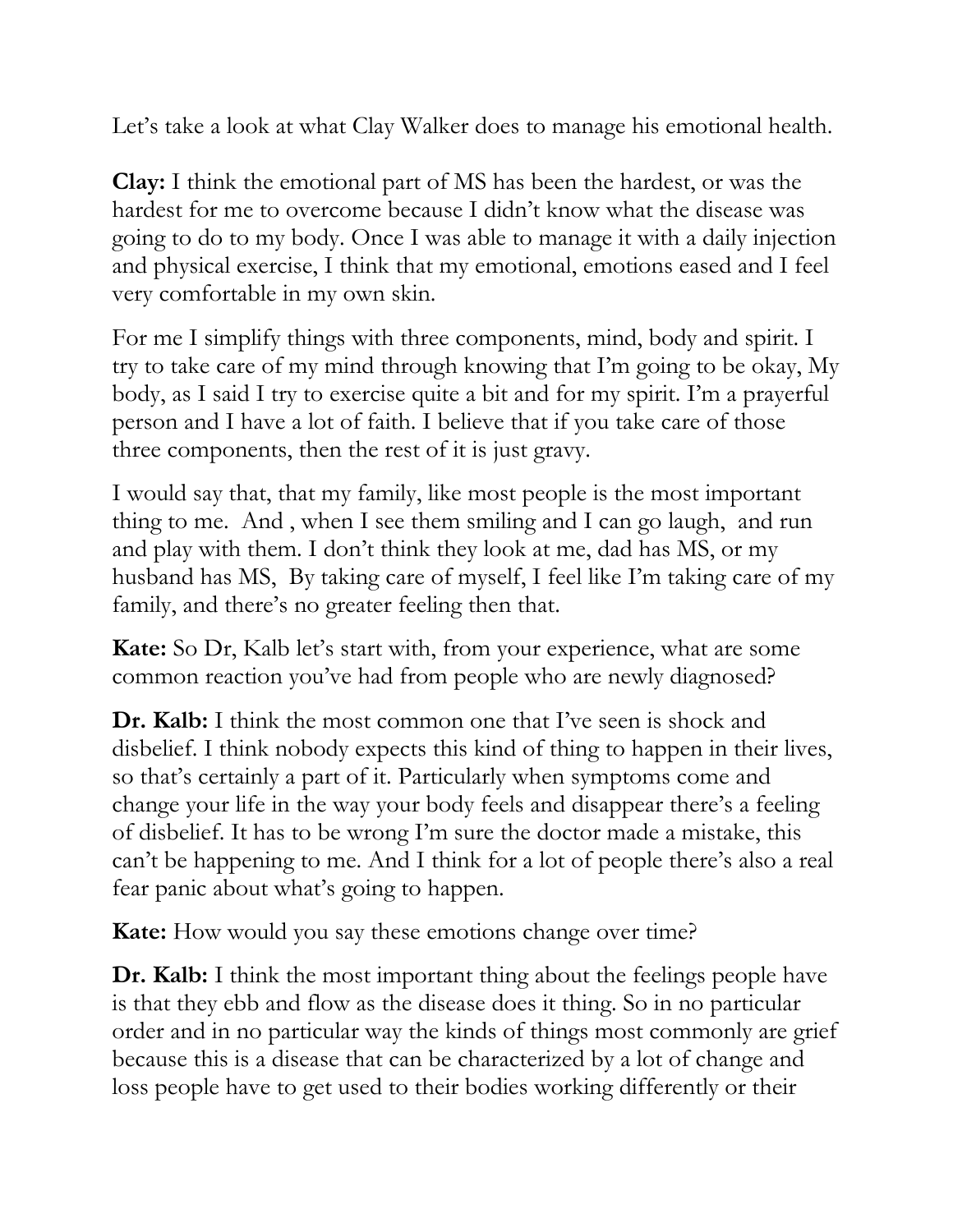minds working differently then it and every time the disease changes, your sense of you are and how you are able to do things, there's a loss that has to be grieved over. I think grieving is a big part of this. And it goes on and on. I think anxiety is also big part of this because we don't like things to be unpredictable. And as everybody knows unpredictabity is a real hallmark of MS, you don't know what's gonna happen next or what your body is going to feel from one day to the next. It's hard to plan so that kind of anxiety, am I gonna make to work today am I gonna make it to my kids soccer game am I going to make it to the bathroom on time, those are things that make people feel anxious. And when things are unpredictable, I think people get angry.

**Kate:** Clay I would love to start to ask you what your original reaction was initially diagnosed. I doubt you laughing at the point, and how you've changed over time.

**Clay:** I wasn't laughing, I can tell you, I don't think you want to hear my sad story because we all have them, I rather talk about what I did to make my emotions become better and more stable. If you have things, not just people, things, what are you a slave to, what are the things that make you unhappy, I think you have to look at the emotional side of things. I think we bring our emotions, bring it to us, we call it to us. And I just started changing these patterns that I thought felt like were unhealthy. I remember at the time I was diagnosed that I was overwhelmed with the music business. My career was going gangbusters, just started to just skyrocket and I thought how do I really want to look at this, is this taking everything away from me, is this what's happening. And I didn't look at it that way. I looked at it as a balance in life. You know, you can be too high to and then you can be too low, I felt like MS really balanced me out.

**Kate:** I think that in other experiences, that people when they're diagnosed get really low, so I'd love to ask the question to you Dr. Kalb, when is there when does somebody know that when they're feeling really low and depressed, that maybe its outside the realm of just having a first reaction to a diagnosis and they need to get help.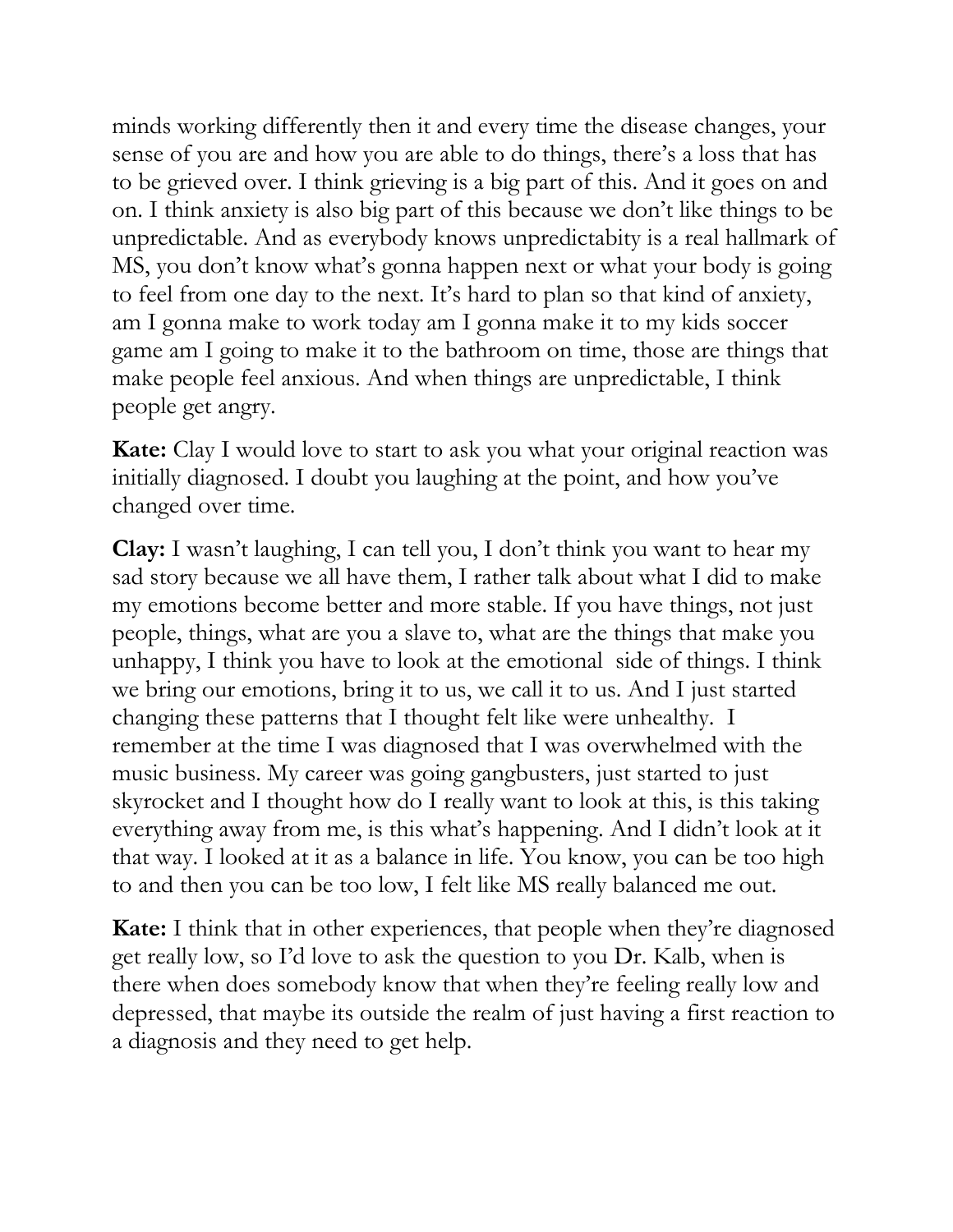**Dr. Kalb:** I think it's a really important question because that sadness and grieving that is a normal part of dealing with some of the losses that MS can cause is different than actually being very down or depressed. We know that depression is really common in MS, Its part of the disease and a reaction to it so its important for people to be alert to feeling down every day all day long for a couple weeks three weeks at time, because that not just a passing felling blue, that's a signal that something more important, more serious is going on. We really encourage people if they have those down moods don't lift. They're really down, cranky irritable for days, they really need to…

**Clay:** I went in to what I call a cave and I think that reaction is a very natural one and a healthy one, staying in the cave is what's dangerous. If I could be so brave to ask Barry who's sitting in our audience, Barry's been diagnosed for about a year now. What was your biggest fear when you were diagnosed and where are you now a year later? Are you getting better, emotionally incapacitated, how are?

**Barry:** I think the biggest thing is, like you is the unknown.

**Clay:** What was your biggest fear? When you first heard the words, obviously you probably didn't know what the disease was but what was your biggest fear during those first few days?

**Barry:** The biggest fear exactly, I've riding the MS bike and stuff but didn't really know what it was. And I think that's the way most people are. But when you hear you think "oh no" I'm not going to be able to walk in 5 years or 10 years or do the things that you want or have a family that you want

**Kate**: I think it also just, just to add to it. Even if it's your first year like Barry, I think everybody deals with the fear of the unknown no matter how far they're in the disease, and frankly in many situations, I think it gets worse over time. So I think it's a hard situation for everyone. Here's an email from John. I didn't know what MS was when I was diagnosed, how about you? Did you know what it was?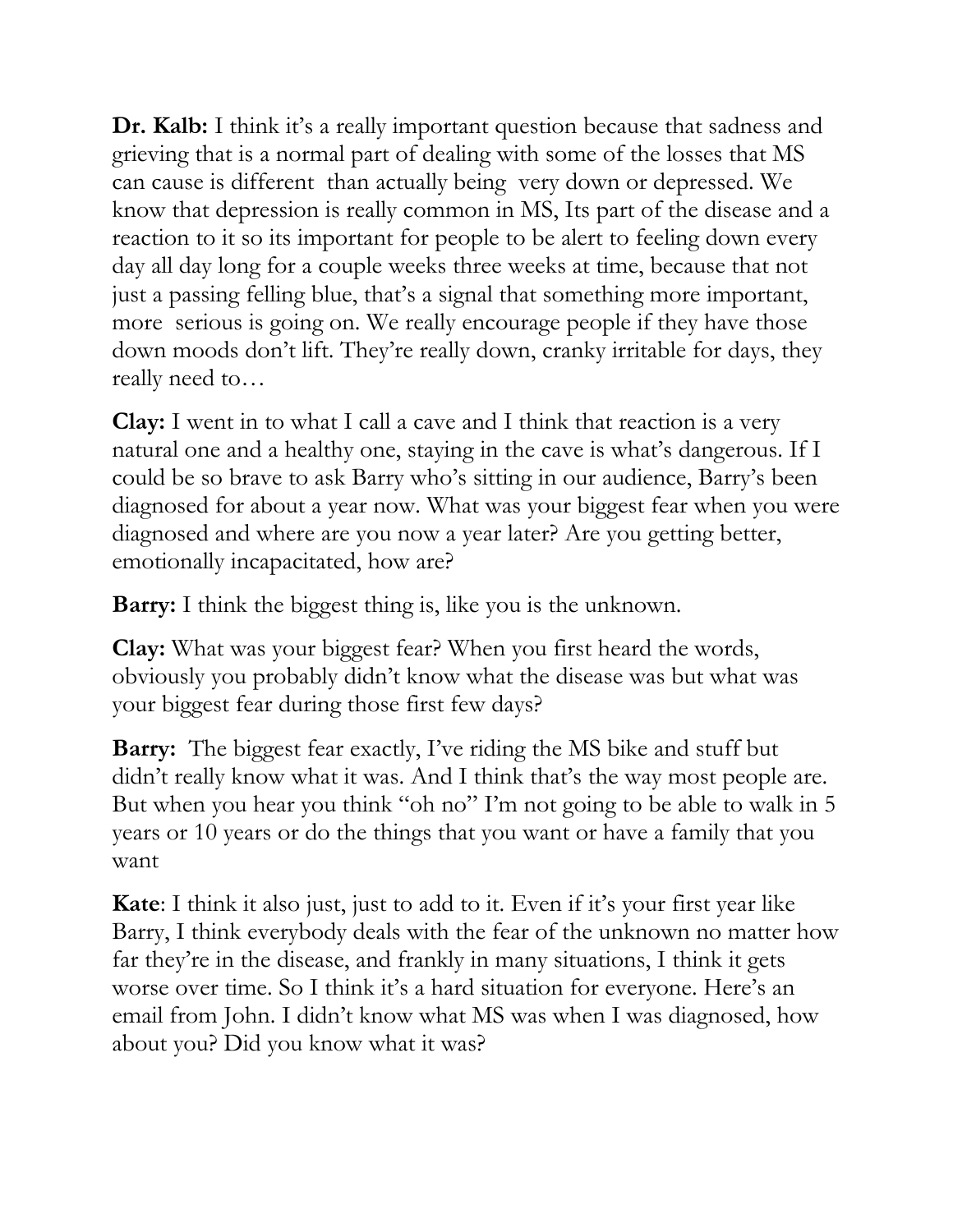**Clay:** I did not. I thought it was muscular dystrophy, I really did, I thought I was gonna be one of Jerry's kids.

**Kate:** Right. Let's go to the studio audience. Jody, Hi. You got the microphone back, good job.

**Jody:** Hi Clay. Thank you very much for every thing you do for us, you pretty much already answered this but, what was you're number one fear that you had when you were first told you had MS?

**Clay:** My worst fear was that I could not walk my daughter down the aisle. She was 6 months old, I'm looking at her and I'm going, this is my first child. And I can tell you 13 years later, I'm gonna be walking down the aisle.

**Kate:** Dr. Kalb, overall what are some things people can do to maintain a good sense of emotional health?

**Dr. Kalb:** I think it's important to recognize the feeling you're having, get the support you need, whether it's from family members, friends, support groups. If you're feeling down and not feeling better as it should periodically its time to reach out and get some help from a professional. I think also its finding things in your life, even if you have to do them differently then you did them before or change some of your goals, find things that excite you, that give you satisfaction, that give you enjoyment you don't want MS to be your whole life, it has to be a piece of your life. We don't know how to make it go away yet but it doesn't have to be your whole life. And if you feel it starts to take more space than it really deserves, it's time to reach, tap resources start to refocus so you can get on with those other things in your life that are important.

**Clay:** So you can't underestimate happiness, in layman terms.

**Kate:** That's true. Thank you, Clay Walker, for your willingness to be so open and candid with us about these very personal issues. And thank you, Roz Kalb, for your wonderful insight.

And thanks to our fantastic studio audience, and to all of you who e-mailed your questions.